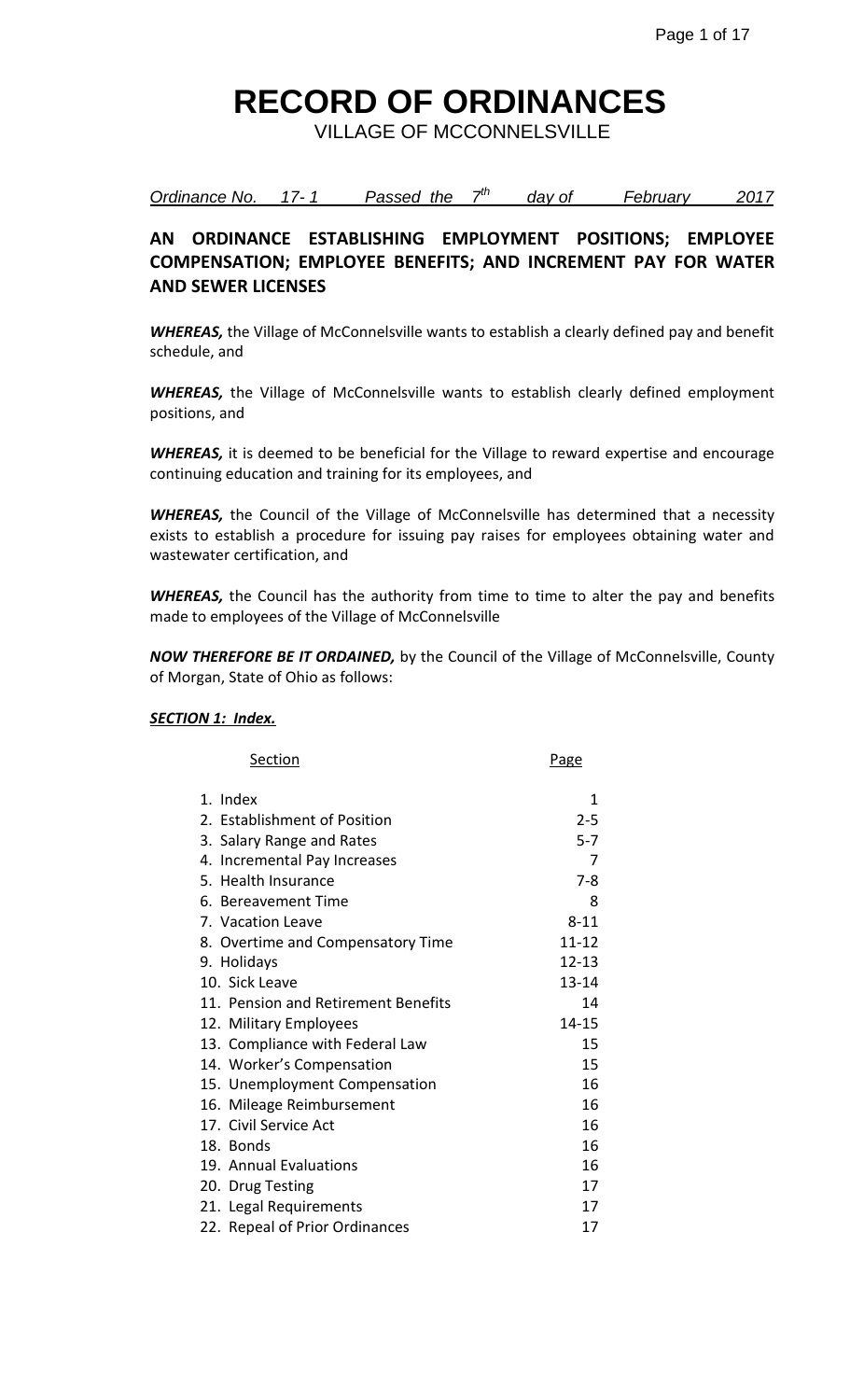VILLAGE OF MCCONNELSVILLE

#### *<u>Ordinance No. 17-1</u>* Passed the 7<sup>th</sup>  *day of February 2017*

#### *SECTION 2: Establishment of Positions.*

- A. Village Administrator: The Village establishes the position of Village Administrator. The Village Administrator shall report directly to the Mayor. The duties of the Village Administrator are set forth in Ohio Revised Code §735.273. The Village Administrator shall be the Department Head for all departments with the exception of the Police Department and Income Tax Department.
- B. Fiscal Officer: The Village establishes the position of Fiscal Officer. The Fiscal Officer shall report directly to the Mayor. The duties of the Fiscal Officer are identical of those of a Fiscal Officer as set forth in Ohio Revised Code §733.262. The Fiscal Officer shall be the Tax Administrator and is the Department Head of the Income Tax Department.
- C. Chief of Police: The Village establishes the position of Chief of Police. The Chief of Police shall report directly to the Mayor. The duties of the Chief of Police are identical to those of a Village Marshal as set forth in Ohio Revised Code §737.19. The Chief of Police shall be the Department Head for the Police Department.
- D. Police Captain: The Village establishes the position of Police Captain. The Police Captain shall report directly to the Chief of Police. The duties of the Police Captain are to assist the Chief of Police in his administrative duties and to act as a Law Enforcement Officer for the Village. In the absence of the Chief of Police or as directed by the Chief of Police; the Police Captain shall supervise the Patrolmen and Part-time Patrolmen. The powers of the Police Captain are the same as that of a Patrolman as set forth in subsection "E" below.
- E. Patrolman: The Village establishes three (3) positions called Patrolman. The Patrolman shall report directly to the Chief of Police or in his absence; the Police Captain. The Patrolman shall act as a Law Enforcement Officer for the Village. The Patrolman shall have the powers conferred by law upon Police Officers in all Villages of the State, and such other powers, not inconsistent with the nature of their offices; as are conferred by Ordinance.
- F. Part-Time Patrolman: The Village establishes an undefined number of positions called Part-Time Patrolman. The Part-Time Patrolman shall report directly to the Chief of Police and shall work at the discretion of the Chief of Police with the approval of the Mayor to provide police protection during special events, emergencies, vacations, absences, and other times as deemed advisable by the Chief of Police. The duties of the Part-Time Patrolman shall be the same as the position of Patrolman; however, Part-Time Patrolman shall not be considered a full-time employee of the Village and shall not receive the benefits received by full-time employees of the Village as set forth in this ordinance.
- G. Parking Enforcement Officer: The Village establishes the position of Parking Enforcement Officer. The Parking Enforcement Officer shall report directly to the Chief of Police. The authority of the Parking Enforcement Officer shall be limited to the enforcement of Ordinances governing parking in handicapped parking locations, fire lanes, metered spaces, and other locations as specified by the ordinance. The Parking Enforcement Officer is a part-time position. Any person hired into this position after the date of this ordinance will be part-time and will not receive any benefits such as paid sick leave, holidays; or, paid vacation. This position will not exceed nineteen (19) hours per week unless authorized by the Mayor.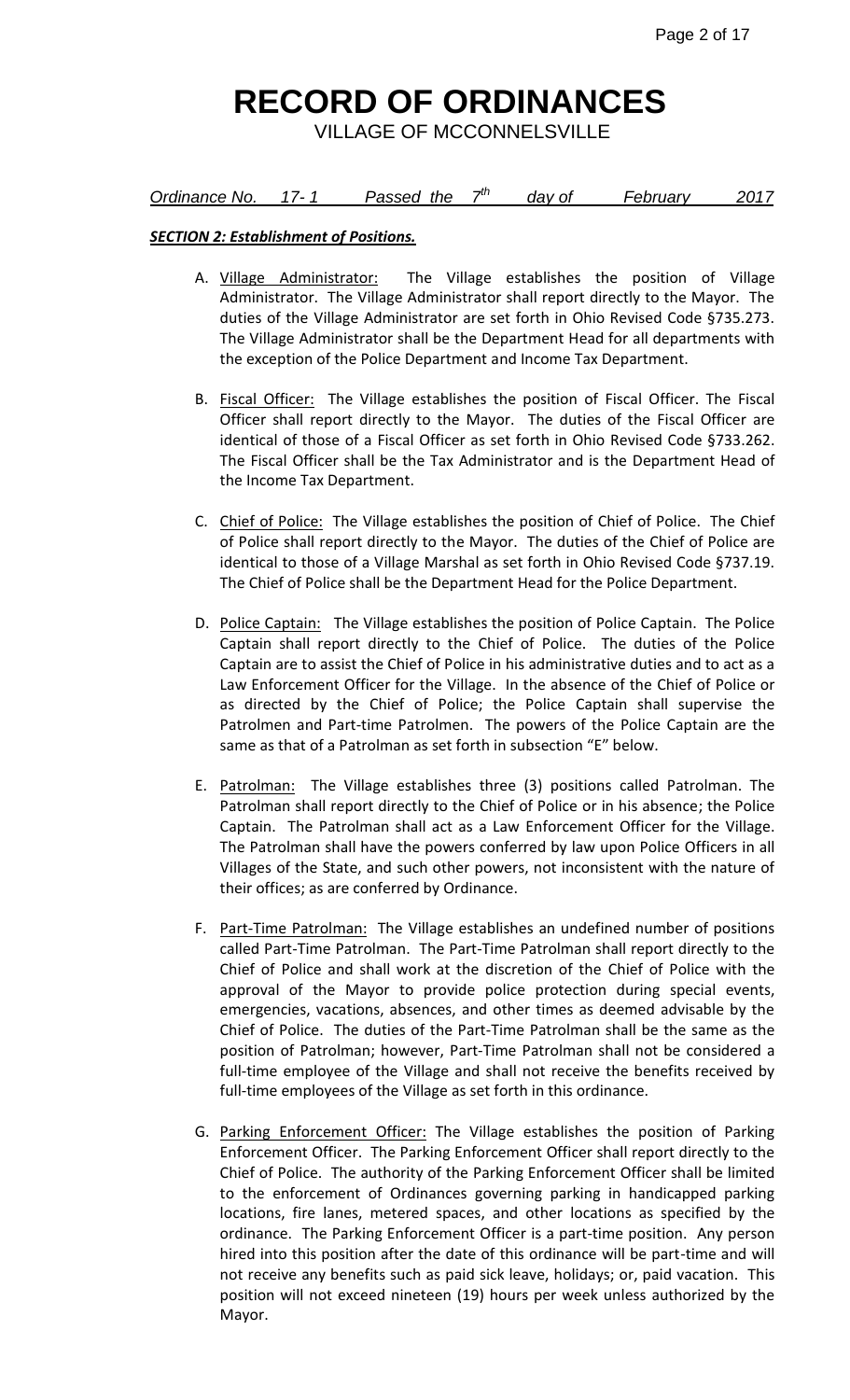VILLAGE OF MCCONNELSVILLE

| Ordinance No. |  | Passed the | − | dav of | <b>February</b> |  |
|---------------|--|------------|---|--------|-----------------|--|
|---------------|--|------------|---|--------|-----------------|--|

- H. Clerk of Courts: The Village establishes the position of Clerk of Courts. The Clerk of Courts shall report directly to the Mayor. The Clerk of Courts shall attend all Mayor's Court hearings; and, at the direction of the Mayor shall assist with the operation of the Court; and, shall perform such other duties as are mandated by the Ohio Revised Code and Mayor's Court Rules to be performed by the Clerk of a Mayor's Court. The positions of Clerk of Courts and Administrative Assistant may be filled by same person.
- I. Administrative Assistant: The Village establishes the position of Administrative Assistant. The Administrative Assistant shall report directly to the Village Administrator. The Administrative Assistant shall have basic computer and keyboarding skills; bookkeeping and accounting knowledge; and, public relation abilities. The Administrative Assistant shall function as the Receptionist at the Village's business office; Clerk of Courts; and, as secretary for the Village Administrator and Mayor. The Administrative Assistant also shall act as the Village's Utility Clerk by maintaining the records; accounts; correspondence; and, receipts of the Utility Department.
- J. Tax Commissioner: The Village establishes the position of Tax Commissioner. The Tax Commissioner shall report directly to the Fiscal Officer. The Tax Commissioner shall have basic computer and keyboarding skills; bookkeeping and accounting knowledge; and, public relation abilities. The duties of the Tax Commissioner are set forth in the Income Tax Ordinance of the Village. The Tax Commissioner shall report directly to the Tax Administrator.
- K. Part-Time Administrative Assistant: The Village establishes the position of Part-Time Administrative Assistant. The Part-Time Administrative Assistant shall have basic computer and keyboarding skills; bookkeeping and accounting knowledge; public relation abilities, secretarial skills; and, perform all the duties as the Administrative Assistant and assist as the Tax Commissioner. The Part-Time Administrative Assistant shall report directly to the Village Administrator.
- L. General Foreman: The Village establishes the position of General Foreman. The General Foreman will report directly to the Village Administrator. The General Foreman will assist the Village Administrator in his various duties as assigned. The General Foreman will also serve as the Village Inspector on various projects. The General Foreman will oversee the maintenance and repair for all grounds and buildings owned by the Village; the Sewer, Water and Street Departments; and, anything else as deemed necessary by the Village Administrator with the exception of the Waste Water Treatment Plant and buildings.

The General Foreman shall organize the daily operations of the Street, Utilities, and Grounds Departments; as well as other duties set forth in related ordinances. The General Foreman shall instruct the Street Foreman to carry out any duties given to him, by assigning them to the Laborers. In the absence of the General Foreman the Street Foreman will organize the daily operations of the Street, Utilities, and Grounds Departments; as well as other duties set forth in related ordinances.

The General Foreman shall be required to have and maintain a State of Ohio Class I (one) Water Distribution License.

M. Street Foreman: The Village establishes the position of Street Foreman. The Street Foreman shall report directly to the General Foreman; and, in his absence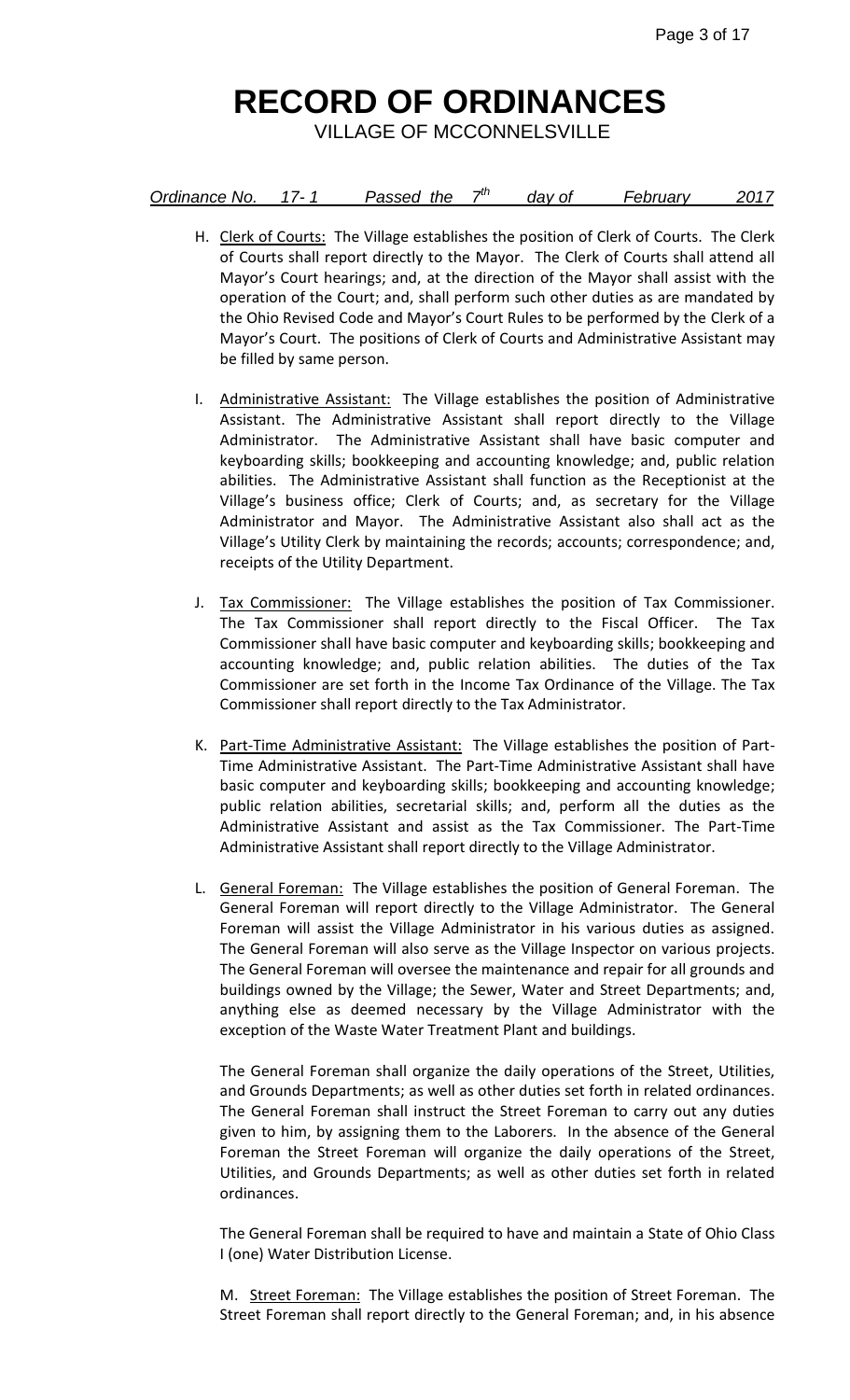VILLAGE OF MCCONNELSVILLE

| Ordinance No.<br>Passed the<br>Februarv<br>dav of |
|---------------------------------------------------|
|---------------------------------------------------|

to the Village Administrator. The duties of the Street Foreman are to supervise the Laborers as needed in the absence of; or, at the direction of the General Foreman and to see that any work that is assigned to him by the General Foreman is carried out. The Street Foreman will also take on the responsibilities of the General Foreman in his absence. The Street Foreman shall be required to have and maintain a State Ohio Class I (one) Water Distribution License.

N. Waste Water Treatment Plant Operator: The Village establishes the position of Waste Water Treatment Plant Operator. The Waste Water Treatment Plant Operator shall possess an Ohio Class II or better Waste Water Treatment License and shall be the Operator of Record.

The Waste Water Treatment Plant Operator shall report directly to the Village Administrator. The duties of the Waste Water Treatment Plant Operator are; but, are not limited to the supervision of the operation of the Waste Water Treatment Plants, Sewer Pump Stations and Main Sewer Trunk lines to the Waste Water Treatment Plant including the equipment, buildings, grounds, and vehicles of the Sewage Department.

When approved by the Village Administrator; or, during an emergency the Waste Water Treatment Plant Operator shall assist the Street, Utilities, and Grounds Departments under the supervision of the General Foreman.

O. Laborer: The Village establishes up to five (5) positions called Laborer. The Laborer's shall report directly to the General Foreman. In the absence of the General Foreman; or, at the direction of the General Foreman the Laborers shall report to the Street Foreman

The Laborers at the direction of the General Foreman, shall maintain, operate, construct, inspect, and repair the Village's streets, grounds, utilities, buildings, and equipment. When approved by the Village Administrator or General Foreman, Laborers shall assist the Sewage Department under the supervision of the Waste Water Treatment Plant Operator.

P. Part-Time Position: The Village establishes an undetermined amount of Part-Time Positions. The Part-Time Positions will be defined as any position that is filled which the employee works less than 30 hours. The Part-Time Positions can be for any position that the Village has as described in this ordinance. The qualifications for Part-Time Positions will be the same as for the regular full-time position they would be hired for.

The Part-Time employee shall report to whomever is in charge of the department they are assigned to. The Part-Time employee shall work at the discretion of the Village Administrator, Police Chief; or, Mayor to provide additional labor during special events, emergencies, vacations, absences; and, at any other times for such periods as deemed advisable by the Village Administrator, Police Chief; or, Mayor. The duties of the Part-Time employee shall be the same as the position they were hired for.

A Part-Time employee can be permanent or temporary. A Part-Time employee shall not be considered a full-time employee of the Village; and, shall not receive the benefits received by full-time employees of the Village as set forth in this ordinance or any other ordinances; with the exception of Mike Chern, the Parking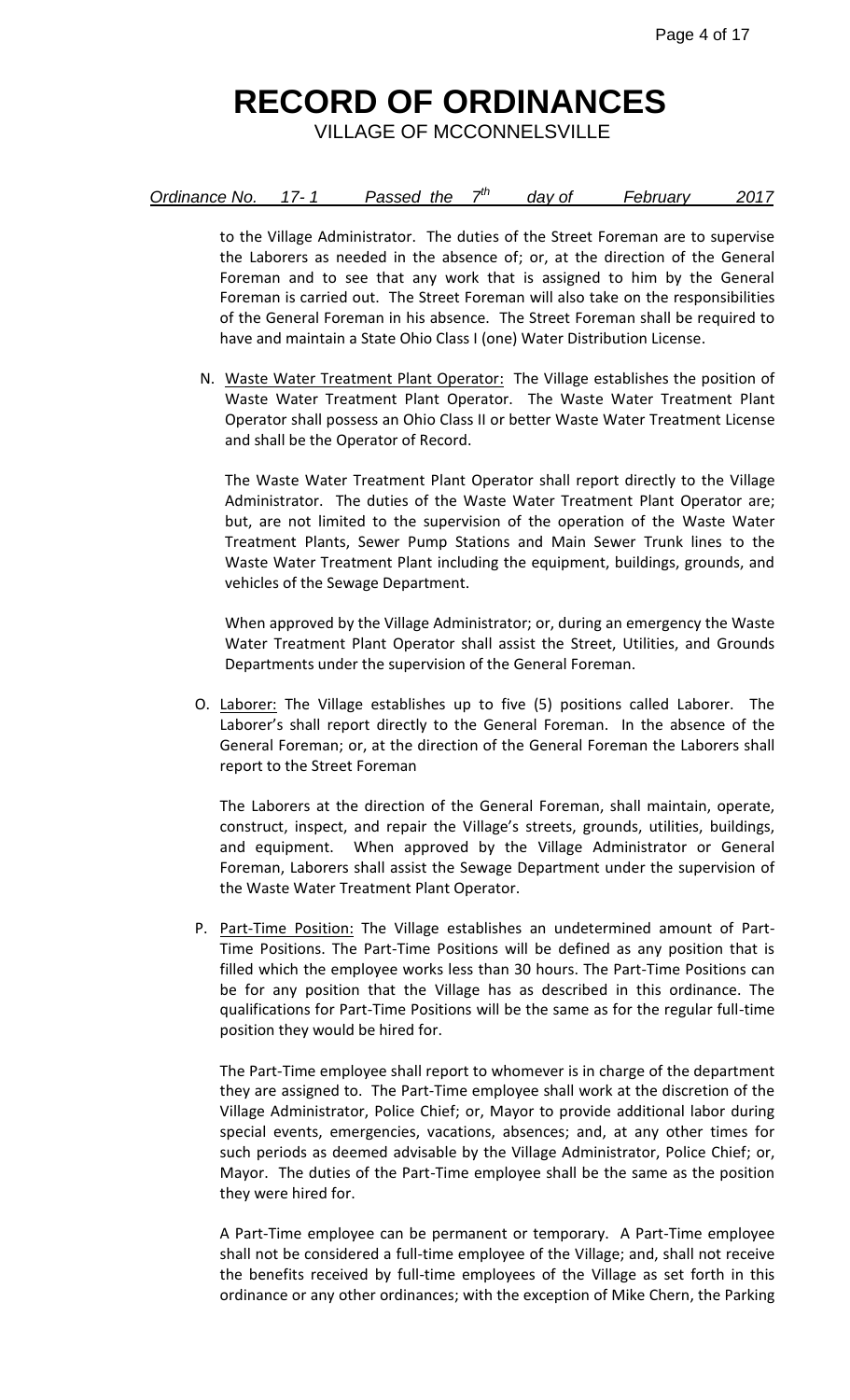VILLAGE OF MCCONNELSVILLE

| Ordinance No. | Passed the | dav of | Februarv |  |
|---------------|------------|--------|----------|--|
|---------------|------------|--------|----------|--|

Enforcement Officer. Upon his hiring as the Parking Enforcement Officer, this position earned vacation and sick leave benefits.

Q. Temporary Position: The Village establishes an undetermined amount of Temporary Positions. The Temporary Position will be defined as any position described in this ordinance that shall be filled on a temporary basis. The length of time does not have to be determined when an individual is hired; it only has to be known that the position will be temporary. The qualifications for the Temporary Position will be the same as for the regular full-time position they would be hired for.

The Temporary employee shall report to whomever is in charge of the department they are assigned to. The Temporary employee shall work at the discretion of the Village Administrator, Police Chief; or, Mayor to provide additional labor during special events, emergencies, vacations, absences; and, at any other times for such periods as deemed necessary by the Village Administrator, Police Chief; or, Mayor. The duties of the Temporary Employee shall be the same as the position they were hired for.

A Temporary Employee shall not be considered a full-time employee of the Village; and, shall not receive the benefits received by full-time employees of the Village as set forth in this ordinance or any other ordinances; with the exception of Mike Chern, the Parking Enforcement Officer. Upon his hiring as the Parking Enforcement Officer, this position earned vacation and sick leave benefits.

All positions will be required to serve a six (6) month probationary period; in which they will be evaluated by the Department Head. If the position is a Department Head, the evaluation will be performed by the Mayor. After the evaluation is completed, a decision will be made to either put the employee on a permanent status; or, terminate the employee. This will not affect positions that will work less than six (6) months.

### *SECTION 3: Salary Range and Rates.*

- A. Salary Employees
	- 1. Village Administrator. The Village Administrator shall be paid an annualized salary within the range of \$28,500.00 to \$65,000.00.
	- 2. Fiscal Officer. The Fiscal Officer shall be paid an annualized salary within the range of \$25,000 to \$40,000.
	- 3. Chief of Police. The Chief of Police shall be paid an annualized salary within the range of \$28,500.00 to \$55,000.00.
- B. Hourly Employees
	- 1. Part-Time Patrolman. A Part-Time Patrolman shall be paid at a regular hourly rate of \$12.00 per hour.
	- 2. Probationary Patrolman. A Probationary Patrolman shall be paid a regular hourly rate of \$13.00 per hour during his/her six (6) month probationary period; and, until one year of service is completed. The Mayor and Chief of Police may hire an officer at a higher rate of pay if the officer's experience dictates a need for more compensation. This rate of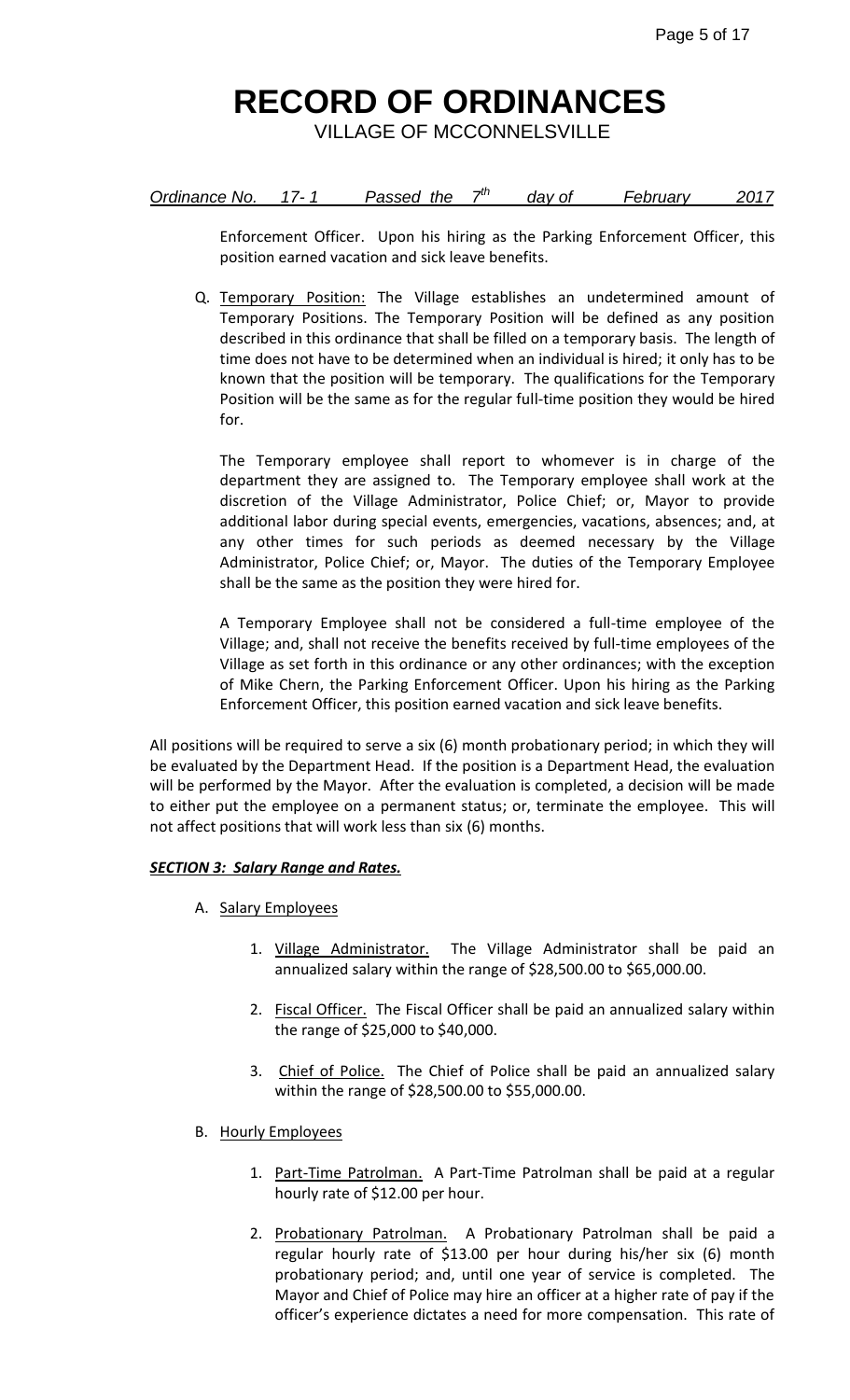VILLAGE OF MCCONNELSVILLE

| Ordinance No.<br>2017<br>February<br>Passed the<br>dav of |
|-----------------------------------------------------------|
|-----------------------------------------------------------|

pay will be within the "Patrolman's" hourly rate. If an officer is hired with an elevated rate of pay, he/she will be required to complete the six (6) month probationary period.

- 3. Patrolman with one year of service. A Patrolman shall be paid a regular hourly rate of \$13.50 after his/her first year of service is completed.
- 4. Patrolman. A Patrolman shall be paid a regular hourly rate within the range of \$13.50 to \$19.00 per hour.
- 5. Police Captain. The Police Captain shall be paid a regular hourly rate within the range of \$15.00 to \$20.00 per hour.
- 6. Clerk of Courts. The Clerk of Courts shall be paid a regular hourly rate between the Federal Minimum Wage rate to \$15.00 per hour.
- 7. Administrative Assistant. The Administrative Assistant shall be paid a regular hourly rate between the Federal Minimum Wage rate to \$15.00 per hour.
- 8. Income Tax Commissioner. The Income Tax Commissioner shall be paid a regular hourly rate between the Federal Minimum Wage rate to \$15.00 per hour.
- 9. Parking Enforcement Officer. The Parking Enforcement Officer shall be paid a regular hourly rate between the Federal Minimum Wage rate and \$13.00 per hour.
- 10. General Foreman. The General Foreman shall be paid a regular hourly rate within the range of \$12.00 per hour to \$21.00 per hour.
- 11. Street Foreman. The Street Foreman shall be paid a regular hourly rate within the range of \$10.00 per hour to \$18.50 per hour.
- 12. Waste Water Plant Operator. The Waste Water Plant Operator shall be paid a regular hourly rate within the range of \$11.50 per hour to \$20.00 per hour.
- 13. Laborer. The Laborer shall be paid a regular hourly rate within the range of \$10.00 per hour to \$18.50 per hour.
- 14. Part-Time and Temporary Positions. The rate of pay for these positions will be between Federal Minimum Wage and \$12.00 per hour; unless the position falls within one of the existing positions set forth in this Ordinance. In the case where the position falls under an existing position, the maximum wage will be at the maximum wage for that position.
- C. Elected Officials
	- 1. Mayor. The annual salary of the Mayor shall be Four Thousand Eight Hundred Dollars (\$4,800.00) per year. The Mayor shall be paid on a monthly basis following the second Council Meeting of each month.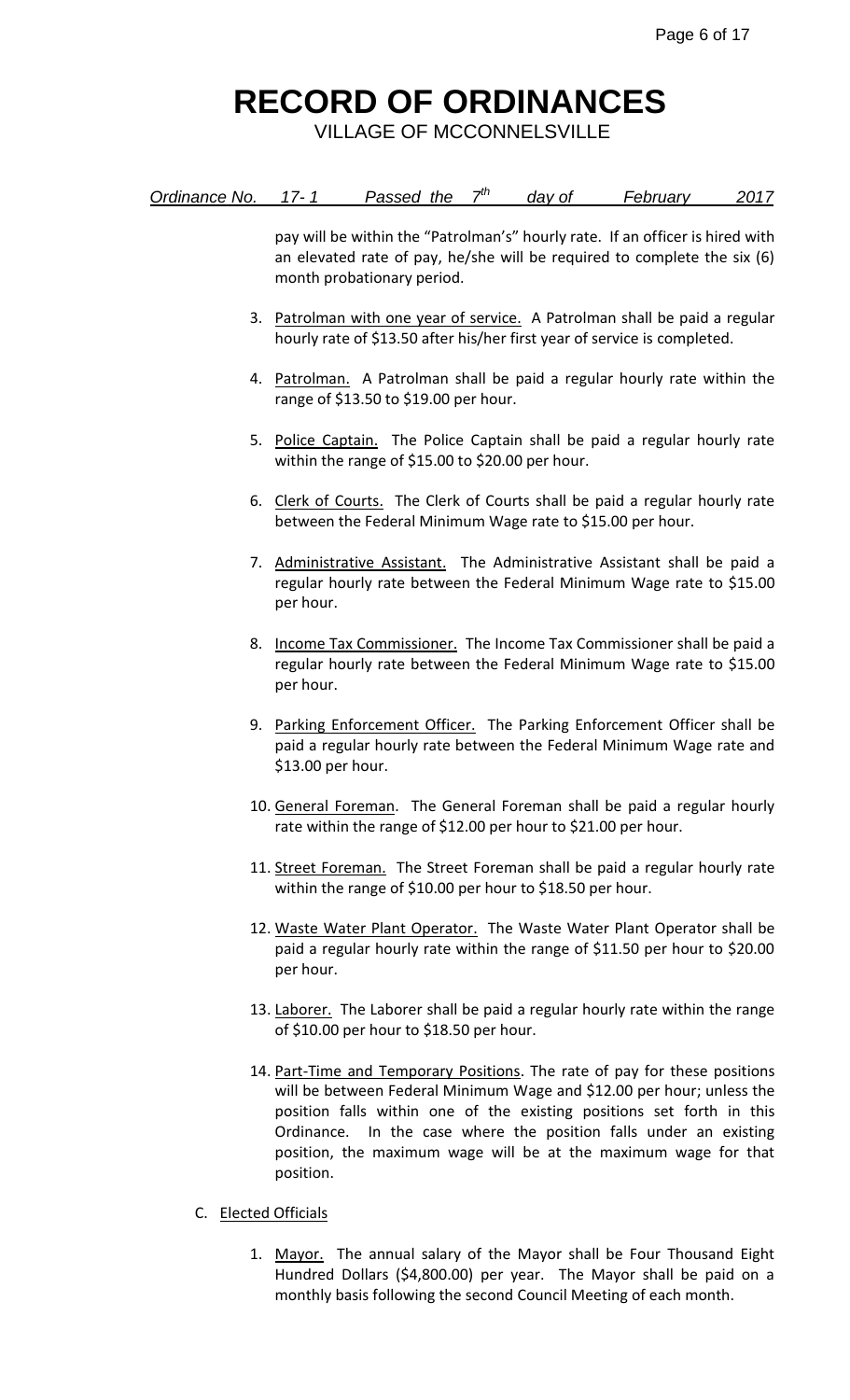VILLAGE OF MCCONNELSVILLE

| Ordinance No. |  | Passed the | − | dav of | February |  |
|---------------|--|------------|---|--------|----------|--|
|---------------|--|------------|---|--------|----------|--|

2. Council Members. The annual salary of each Council Member shall be Three Thousand Dollars (\$3,000.00) per year. The Council Members shall be paid on a monthly basis following the second Council Meeting of each month.

#### *SECTION 4: Incremental Pay Increases.*

- A. Employees obtaining a *new* license and/or certification shall have their hourly rate of pay increased as listed below:
	- 1. Drinking Water

|    | $a_{\cdot}$ | <b>Water One Distribution</b>    | .50  |
|----|-------------|----------------------------------|------|
|    | h.          | Water Two Distribution           | .50  |
|    |             | c. Water Supply Operator One     | .75  |
|    |             | d. Water Supply Operator Two     | 1.00 |
| 2. |             | WasteWater                       |      |
|    |             | <b>Wastewater Collection One</b> | .50  |
|    | b.          | <b>Wastewater Collection Two</b> | .50  |
|    |             |                                  |      |

- c. Wastewater Operator One .75 d. Wastewater Operator Two 1.00
- B. Employees pay raises will take effect at the beginning of the next pay period after the license has been presented to the Fiscal Officer.
- C. Employees who skip lower certifications and proceed to Operator's licenses shall not be entitled to the hourly pay increases for distribution/collection certifications; but, shall only receive the increase for the Operator's license.

#### *SECTION 5: Health Insurance.*

- A. Group Insurance. The Village Administrator in consultation with the Finance Committee of the Council may negotiate with; and, in accordance with the competitive section procedures of Chapter 125 of the Revised Code, contract with, after approval of the Council, one or more insurance companies authorized to do business in the State of Ohio, for the issuance of one of the following:
	- 1. Combined Policy, or coordinated policies of one or more insurance companies, medical care corporations, health care corporations, dental care corporations, vision care corporations, or health maintenance corporations in combination with one or more insurance companies for providing group life and health, medical, hospital, dental or surgical insurance, or any combination thereof, covering all full-time employees.
	- 2. A policy that may include; but, is not limited to hospitalization, surgical, major medical, dental, vision and medical care disability, hearing aids, prescription drugs, group life and sickness and accident insurance, group legal services, or a combination of the above benefits for all full-time employees and their immediate dependents.
	- 3. The Village may require all full-time employees to participate in a Group Insurance Plan. If at any time the Village does not have enough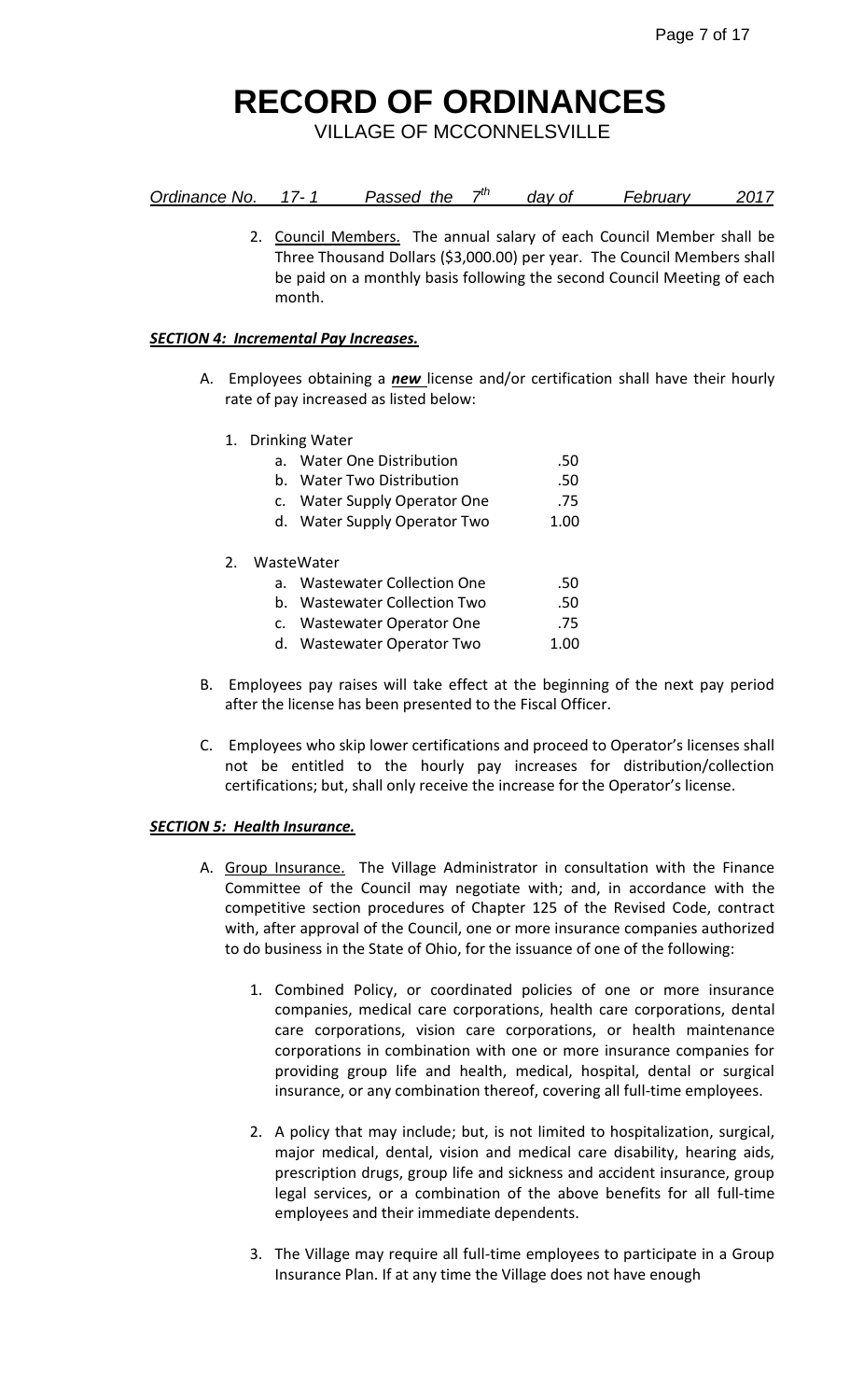VILLAGE OF MCCONNELSVILLE

| Ordinance No.<br>⇥<br>Passed the<br>dav of | <b>February</b> |  |
|--------------------------------------------|-----------------|--|
|--------------------------------------------|-----------------|--|

employees to continue in a group rated health plan the Village will require that all the employees participate in the insurance program or the Village will discontinue insurance coverage for all full-time employees.

- 4. The Village may require each participant in the Group Insurance Plan to pay a percentage of the premium. The employee's percentage share of any premium shall be deducted and withheld from his or her pay on a regular basis.
- 5. If the Village employee's spouse or other family member has health insurance available to them through any other source than the Village of McConnelsville; or, the child's other parent, then the spouse or family member must be enrolled in the other insurance policies that are available to them at the first window of opportunity and shall not be provided insurance through the Village's policy.

#### *SECTION 6: Bereavement Time.*

Each employee shall be granted three days of Bereavement Leave with pay upon the death of a member of the employee's immediate family without having it subtracted from accumulated sick leave or vacation time. Compensation for Bereavement Leave shall be equal to the employee's base rate of pay. An immediate family member is defined as a spouse, parent, sibling, child, grandparent, grandchild, mother-in-law, father-in-law, daughter-in-law, son-inlaw, sister-in-law, brother-in-law, legal guardian, or other person who stands in place of a parent. Part-Time or Temporary employees shall be granted time off without pay with the exception of Mike Chern, the Parking Enforcement Officer. Upon his hiring as the Parking Enforcement Officer, this position earned all benefits the same as full-time employees.

#### *SECTION 7: Vacation Leave.*

- A. Policy. It shall be the policy of the Village to provide annual paid vacation leave for all full-time employees. All Part-Time or Temporary positions will not accumulate any paid vacation with the exception of one Part-Time employee, Mike Chern; however, Permanent Part-Time positions will accumulate unpaid vacation if they work more than one year without any interruptions in employment with the Village.
- B. Computation of Leave. Full-Time employees shall earn and be credited with annual paid vacation leave according to their number of years of continuous service to the Village of McConnelsville. Permanent Part-Time employees shall earn and be credited with annual unpaid vacation leave according to their number of years of continuous service to the Village of McConnelsville. Permanent Part-Time employees may be granted additional time off without pay at the discretion of the Department Head.

Vacation credit for employees will be calculated as follows.

#### Length of Service Vacation Credit

More than 8 years of continuous service .05810 hrs PHW\* (est. 15 days per year)

Less than 8 years of continuous service .03875 hrs PHW\* (est. 10 days per year)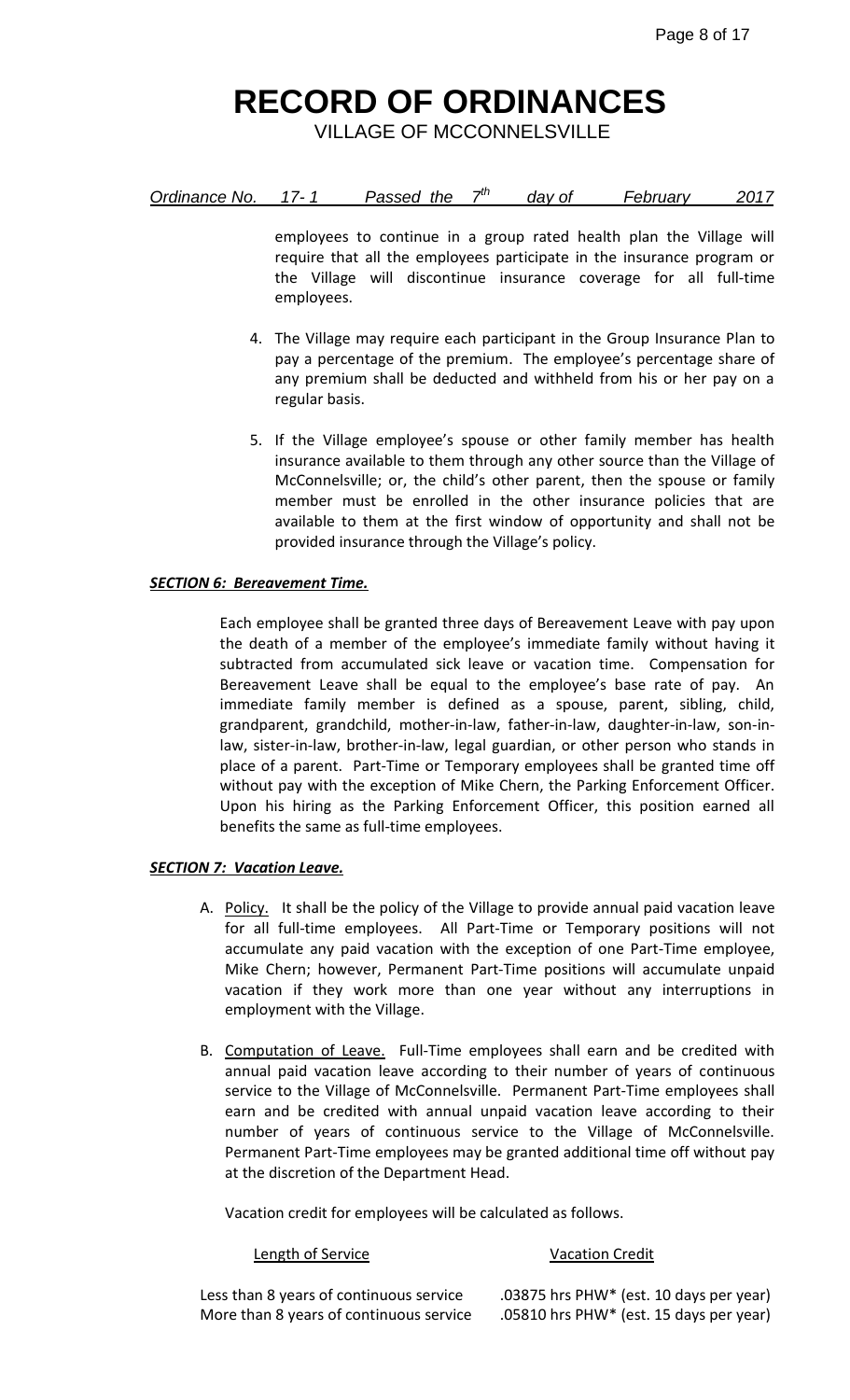VILLAGE OF MCCONNELSVILLE

| Ordinance No.<br>Passed the | 2017<br>February<br>dav of |
|-----------------------------|----------------------------|
|-----------------------------|----------------------------|

More than 15 years of continuous service .07750 hrs PHW\* (est. 20 days per year) More than 25 years of continuous service .09625 hrs PHW\* (est. 25 days per year) (\*PHW means per hours worked)

Parking Enforcement Officer Mike Chern, who is working less than forty (40) hours per week will be credited with vacation hours under the same length of service as all other full-time employees.

- C. Part-Time Positions. Part-Time employees are not entitled to paid vacation leave or paid sick leave. Where authorized, vacation and sick leave accrual will be on a prorated basis of hours worked compared to a forty (40) hour work week.
- D. Temporary Positions. Temporary Positions are not entitled to paid vacation leave or paid sick leave.
- E. Utilization of Leave. Annual vacation leave shall be taken at such time as agreed upon by the employee and the Department Head. Any vacation scheduled four weeks in advance will not be denied by the Department Head; however, in a case of an emergency the Department Head can call an employee in to work from their vacation. Any vacation that is requested within less than two weeks of being used shall be granted at the discretion of the Department Head. All vacation leave must be requested and authorized on a form designated by the Department Head. Employees with less than one year of continuous service are not entitled to utilize their vacation credits until completion of their first year of continuous service.
- F. Interpretation and Record. A calendar vacation week shall be considered as the amount of time an employee is scheduled to work during a seven (7) day period. Two (2) calendar vacation weeks shall consist of ten (10) working days. Any leave of absence in a non-pay status of thirty (30) days or more shall be deducted when computing eligibility for vacation leave due.
- G. Vacation Scheduling. Vacation may be taken in not less than one-half (1/2) day increments.
- H. Accumulation. Generally, vacation leave shall be taken by an employee between the year in which it was accrued and the next anniversary date of employment. The Department Head may permit an employee to carry-over certain amounts of vacation from year to year. An employee shall not be permitted to carry-over any vacation leave to their credit which is in excess of their accrual for two (2) years. When an employee has reached their maximum two (2) year accrual, any additional accrual will stop until adequate vacation time is used to allow accrual to continue (up to the two (2) year maximum). The Village encourages its employees to recognize the importance of time away from employment. As such, employees who receive three (3) or more weeks of vacation per year must take a minimum of two (2) weeks of vacation per calendar year. Employees who receive two (2) weeks of vacation or less per year must take a minimum of one (1) week of vacation per calendar year.

If for any reason an employee has not used their vacation for a given year; and, it is not discovered until after the employee's hire date, the Department Head will require the employee to immediately take their vacation or the remainder thereof. If there are any unforeseen circumstances that prohibit the employee from taking their vacation at that time, the Department Head will have the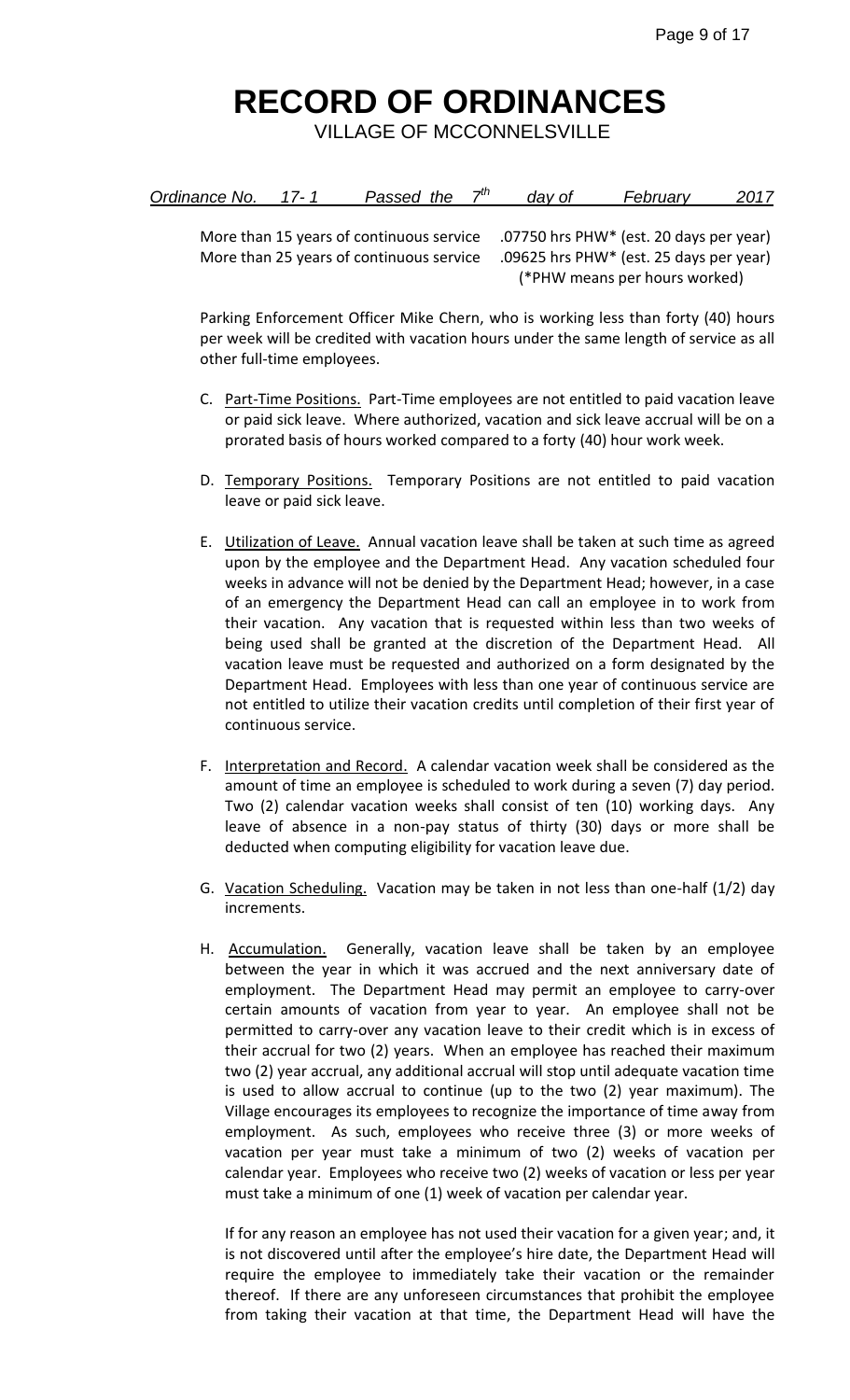VILLAGE OF MCCONNELSVILLE

| Ordinance No.<br>Passed the |  | dav of | February | 2017 |
|-----------------------------|--|--------|----------|------|
|-----------------------------|--|--------|----------|------|

authority to schedule the vacation at a time that the Department Head designates.

Employees must use their vacation. Vacation time will not be paid for except upon retirement or leaving employment from the Village; with the exception of Police Officers due to the fact the Village would have to pay someone to fill their vacancy while they are on vacation.

- I. Separation from Service. Upon separation from service, an employee shall be entitled to compensation for the prorated portion of any earned, but unused vacation leave to his/her credit at the time of separation. This does not apply to those employees who have less than one year of service. Vacation time off is paid at the employee's base pay rate at the time of separation. It does not include overtime or any other special forms of compensation.
- J. Vacation Pay in Case of Death. In the case of the death of an employee, the remaining vacation leave earned shall be paid on a prorated basis to the date of death to the deceased employee's spouse or to the Estate if there is no surviving spouse.
- K. Planning of Leave. Vacation must be planned as far in advance as possible so as not to interfere with the efficient operation of the department. The Department Head shall schedule vacations in accordance with workload requirements and the Department Head reserves the right to deny vacation requests if workload requirements so mandate. Annual vacation leave shall be taken at such time as agreed upon by the employee and the Department Head. Any vacation scheduled four (4) weeks in advance will not be denied by the Department Head; however, in a case of an emergency the Department Head can call an employee in to work from their vacation. Any vacation that is requested within less than two (2) weeks of being used shall be granted at the discretion of the Department Head.
- L. Record of Leave. A record shall be maintained for each employee by the Fiscal Officer showing the balance available for vacation leave.
- M. Balances. Vacation balances will be reported on an employee's paycheck each pay period. It is the responsibility of the employee to check these balances and to report in writing any problems with the balance to his/her Department Head and the Fiscal Officer within one (1) month after receipt of his/her paycheck. Failure by the employee to notify the Department Head in writing of errors in vacation balances on a timely basis will result in no changes in the balances reported. At least once each year the Fiscal Officer shall deliver to each employee a written report setting forth his or her vacation balances.
- N. Seniority Dates. Seniority for the purpose of calculating vacation is determined according to the total service an employee has with the Village of McConnelsville from their hire date. Completion of a total of one (1) year of service shall be required before eligibility of any vacation leave is established.
- O. Retired Employees. An employee who has retired in accordance with the provision of PERS or any retirement plan offered by the state and who is hired by the Village of McConnelsville shall not have his/her prior service with the village, state, or any political subdivision of the state counted for the purpose of computing vacation leave. Vacation accrued for such employee shall be based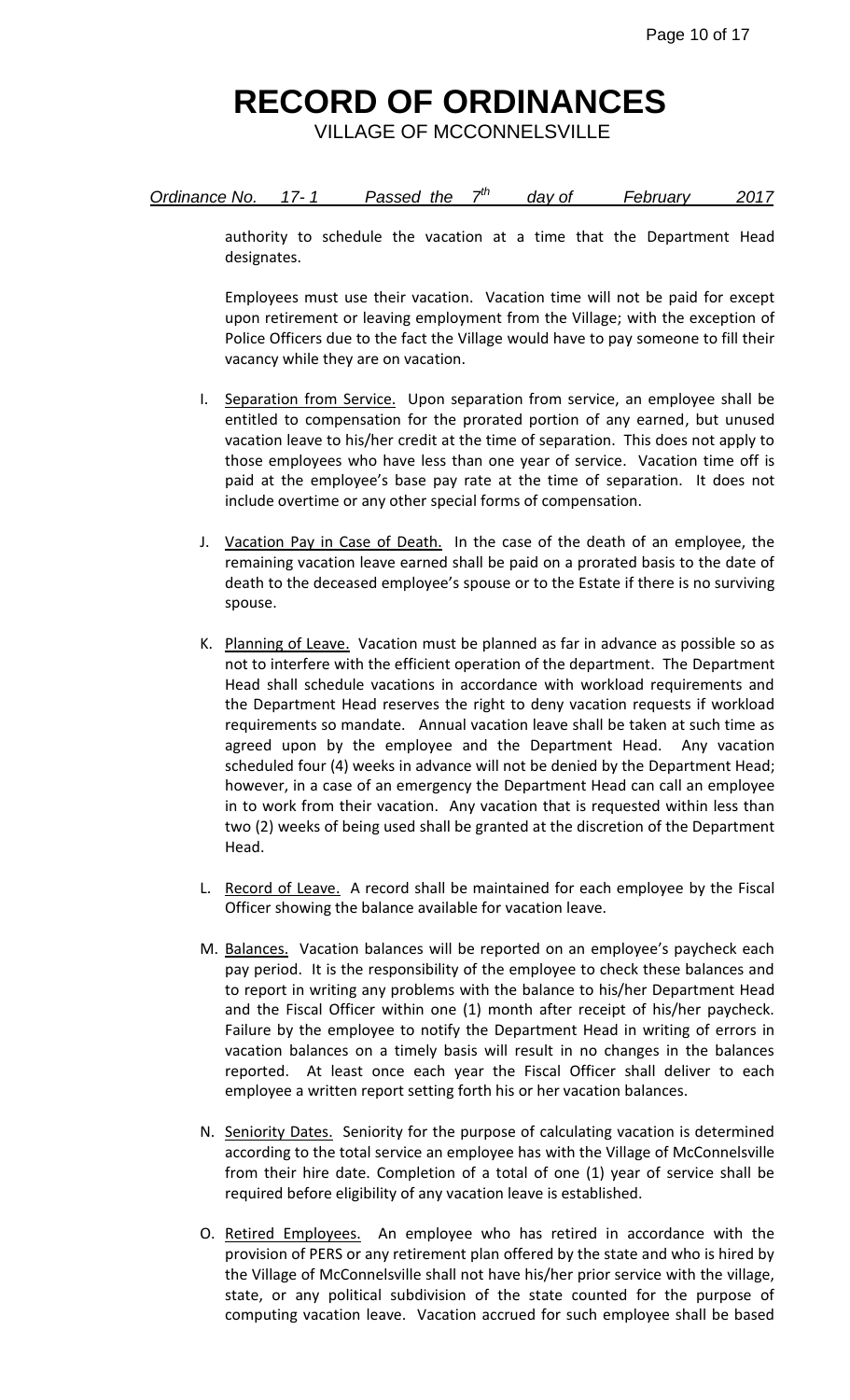VILLAGE OF MCCONNELSVILLE

| Ordinance No. | Passed the | dav of | Februarv |  |
|---------------|------------|--------|----------|--|
|---------------|------------|--------|----------|--|

only upon the service he/she is accruing currently with the Village of McConnelsville; or, as agreed to contractually between the employee and the Village.

- P. Department Head. It is the responsibility of the Department Head to review the management report on vacation balances before approval of vacation requests; and to report an employee's concerns on vacation balances to the Fiscal Officer within seven (7) days for review.
- Q. Correction by Fiscal Officer. It is the responsibility of the Village Fiscal Officer to make any necessary corrections in the vacation balances within one (1) month following notification by the Department Head of a perceived error; or, to notify the employee that the changes are not warranted.

#### **SECTION 8: Overtime and Compensatory Time.**

- A. Standard Work Week. The standard workweek for Law Enforcement personnel shall be no more than forty-three (43) hours. The standard workweek of the Parking Enforcement Officer shall be nineteen (19) hours. Forty (40) hours shall be the standard workweek for all other full-time employees of the Village. Hours for Part-Time and Temporary employees shall be set by the Department Head.
- B. Calculating Work Time for Hourly Employees. Each Department Head shall determine the start time and finish time for normal daily work hours of their employees. Working hours will be calculated in fifteen (15) minute increments. All employees will start at their designated times. If an employee works seven and a half  $(7 \frac{1}{2})$  minutes or less past the fifteen (15) minute increment the time shall be rounded back to the last fifteen (15) minute increment; if an employee works more than seven and a half (7  $\frac{1}{2}$ ) minutes in that fifteen (15) minute increment the time shall be rounded up to the next fifteen (15) minutes.
- C. Overtime Compensation. When any hourly employee is required by their Department Head to work more than forty (40) hours in any calendar week or more than eight (8) hours in any calendar day (with the exception of Patrolmen, Captain; and, Chief of Police); he or she shall be compensated for such time over forty (40) hours or over eight (8) hours in a single calendar day; except as otherwise provided in this ordinance at one and one-half  $(1 \frac{1}{2})$  times their regular rate of pay.

The Chief of Police; in which is a salaried employee, along with any Patrolmen and the Captain will be compensated for overtime the same as hourly employees for any time worked over eighty-six (86) hours in a two (2) week pay period.

No overtime will be paid unless it has been authorized by the Department Head in advance. Time will not be flexed, it will either be paid in overtime; or, taken as compensatory time with the exception of the Police Department and salaried employees. The Police Department may be forced at times to flex their time due to budgetary constraints. The Department Head will make this determination.

D. Compensatory Time. If an employee elects to take compensatory time off in lieu of overtime pay for any overtime worked, such compensatory time shall be granted by the Department Head on a time and one-half basis, at a time mutually convenient to the employee and the Department Head, either by the day or by the hour.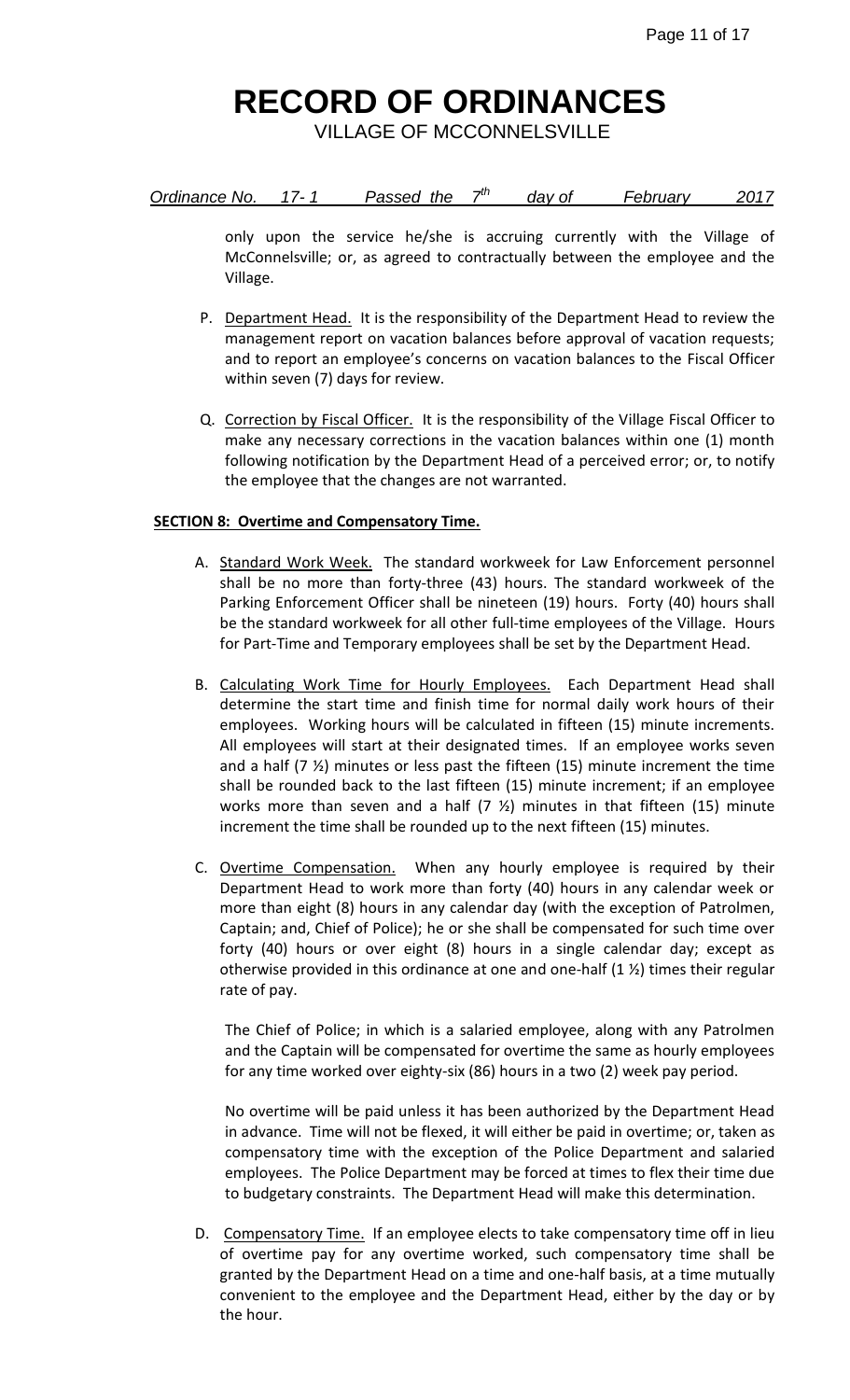VILLAGE OF MCCONNELSVILLE

| Ordinance No. |  | Passed the | − | dav of | <b>February</b> |  |
|---------------|--|------------|---|--------|-----------------|--|
|---------------|--|------------|---|--------|-----------------|--|

- E. Accrual of Compensatory Time. An employee may accrue compensatory time to a maximum of one hundred twenty (120) hours. Once an employee has reached their maximum of one hundred twenty (120) hours of accumulated compensatory time the employee will then be paid for any overtime worked at one and one-half times (1 ½) their regular rate of pay.
- F. Prohibition. Compensatory time shall not be used at any time for the purpose of earning overtime, holiday pay, or additional compensatory time.
- G. Leave of Absence. All compensatory time must be used before an employee is granted a leave of absence.
- H. Record. A record shall be maintained for each employee, showing the balance available for compensation time.

#### *SECTION 9: Holidays.*

- A. The Village recognizes certain days as Holidays for their employees. The following Holiday schedule will be the days the Village recognizes as Holidays. Every Village employee will receive these Holidays. If the Holiday falls on a Saturday, the employees will take off the Friday before the Holiday; if the Holiday falls on a Sunday the employees will take off the Monday following the Holiday with the exception of Police Officers, which may accumulate their Holidays. The Floating Holiday may be taken at any time within the calendar year (January 1 thru December 31). The Floating Holiday will not be accumulated or carried over to the next year.
- B. Holiday Schedule.

| <b>Floating Holiday</b>  | To be taken anytime during year |
|--------------------------|---------------------------------|
| New Year's Day           | January 1st                     |
| Martin Luther King Day   | Third Monday in January         |
| President's Day          | Third Monday in February        |
| <b>Memorial Day</b>      | As designated by State of Ohio  |
| Independence Day         | July 4 <sup>th</sup>            |
| Labor Day                | First Monday in September       |
| <b>Columbus Day</b>      | Second Monday in October        |
| Veteran's Day            | November 11 <sup>th</sup>       |
| <b>Thanksgiving Days</b> | Fourth Thursday in November     |
| Christmas Day            | December 25 <sup>th</sup>       |

- C. Designation. Holidays shall be celebrated as set forth above unless otherwise designated by contract or other appropriate Governmental Official or Body. In all cases where a Holiday may be in question, the Mayor will designate the Official Holiday.
- D. Holiday Pay. Full-time employees shall be paid straight time rates, exclusive of any premium pay, for the Holidays declared above on a current basis; and, shall not be required to work on such Holidays, unless in the opinion of the Department Head, failure to work on such Holidays would impair the public service.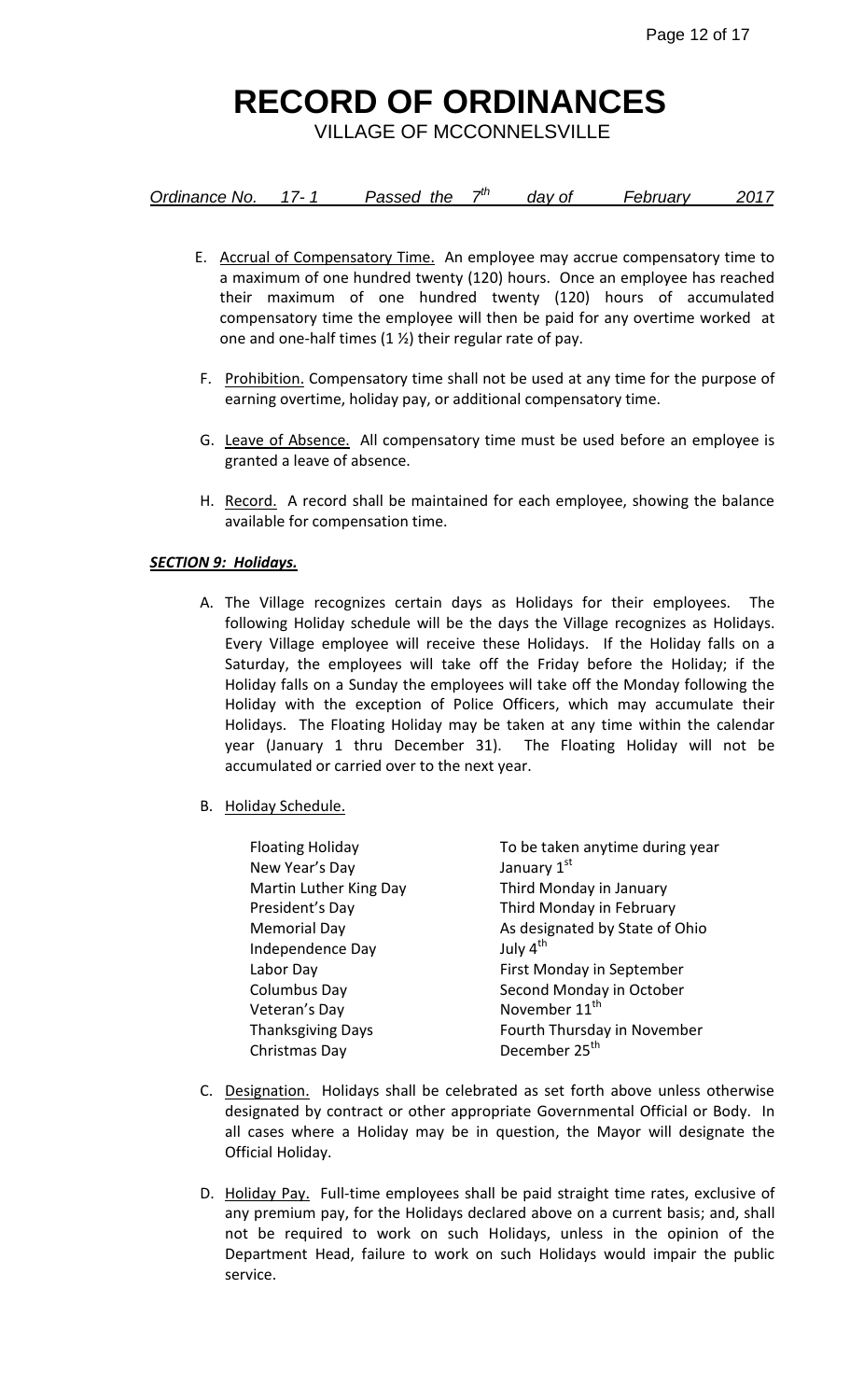VILLAGE OF MCCONNELSVILLE

| Ordinance No.<br>⇥<br>Passed the<br><b>February</b><br>dav of | 2017 |
|---------------------------------------------------------------|------|
|---------------------------------------------------------------|------|

- E. Overtime. Hourly employees who work their normal shift on a listed Holiday, will receive their pay at the rate of one and a half  $(1 \frac{1}{2})$  times their regular pay rate, except Patrolman, Captain, and the salaried Chief of Police. An employee who is on call and reports to work to take the daily readings for the Water and Sewer Departments shall be given two (2) hours of overtime pay in addition to their Holiday pay.
- F. Hourly employees. An employee who is not assigned to work on a listed Holiday will receive eight (8) hours regular pay.
- G. Vacations. An employee cannot schedule vacation on a Holiday; if a legal Holiday falls during an employee's vacation, the employee will take the Holiday as normal and that day will not count against their vacation.
- H. Sick Leave: If a Holiday occurs during a period of sick leave of an employee, the employee shall draw normal pay and shall not be charged for sick leave for the Holiday.
- I. Holiday Accumulation: The Police Department will be the only employees that will be allowed to accumulate Holidays due to the fact they are required to be on duty at certain times. Maximum accumulation for Holidays will be up to two (2) years worth. In the event that a Police Officer has the maximum amount of Holidays accumulated, they will be paid for one (1) full year of holidays at that time.
- J. Holiday Leave: Holiday leave may be taken in not less than one-half (1/2) day increments.

#### *SECTION 10: Sick Leave.*

A. Entitlement. Full-Time employees shall earn and be credited with paid sick leave at the rate of .0575 hours for each hour worked by the employee.

Permanent Part-Time employees shall earn and be credited with unpaid sick leave at the rate of .0575 hours for each hour worked by the Permanent Part-Time employee.

Employees may use sick leave, provided a credit balance is available, on the approval of the Department Head, for absences due to dental/doctor appointments, personal illness, pregnancy, injury, exposure to contagious diseases which can be communicated to other employees, or due to the illness, injury, or death of an employee's immediate family.

- B. Proof. If an employee uses sick leave that exceeds three (3) consecutive days, the Department Head may require that the employee have a signed statement from a Licensed Physician excusing them from work. If an employee is off work under a Doctor's Order, they will need to have a release from the Doctor before returning to work. Falsification of either a written, signed statement; or, Physician's Certificate shall be grounds for disciplinary action, including dismissal.
- C. Payment of Sick Leave Upon Retirement. Upon retirement the maximum amount of time an employee with twenty-five (25) or more years of service with the Village of McConnelsville will be paid for, is one-fourth (1/4) of the value of the employee's accrued sick leave credit not to exceed thirty (30) days.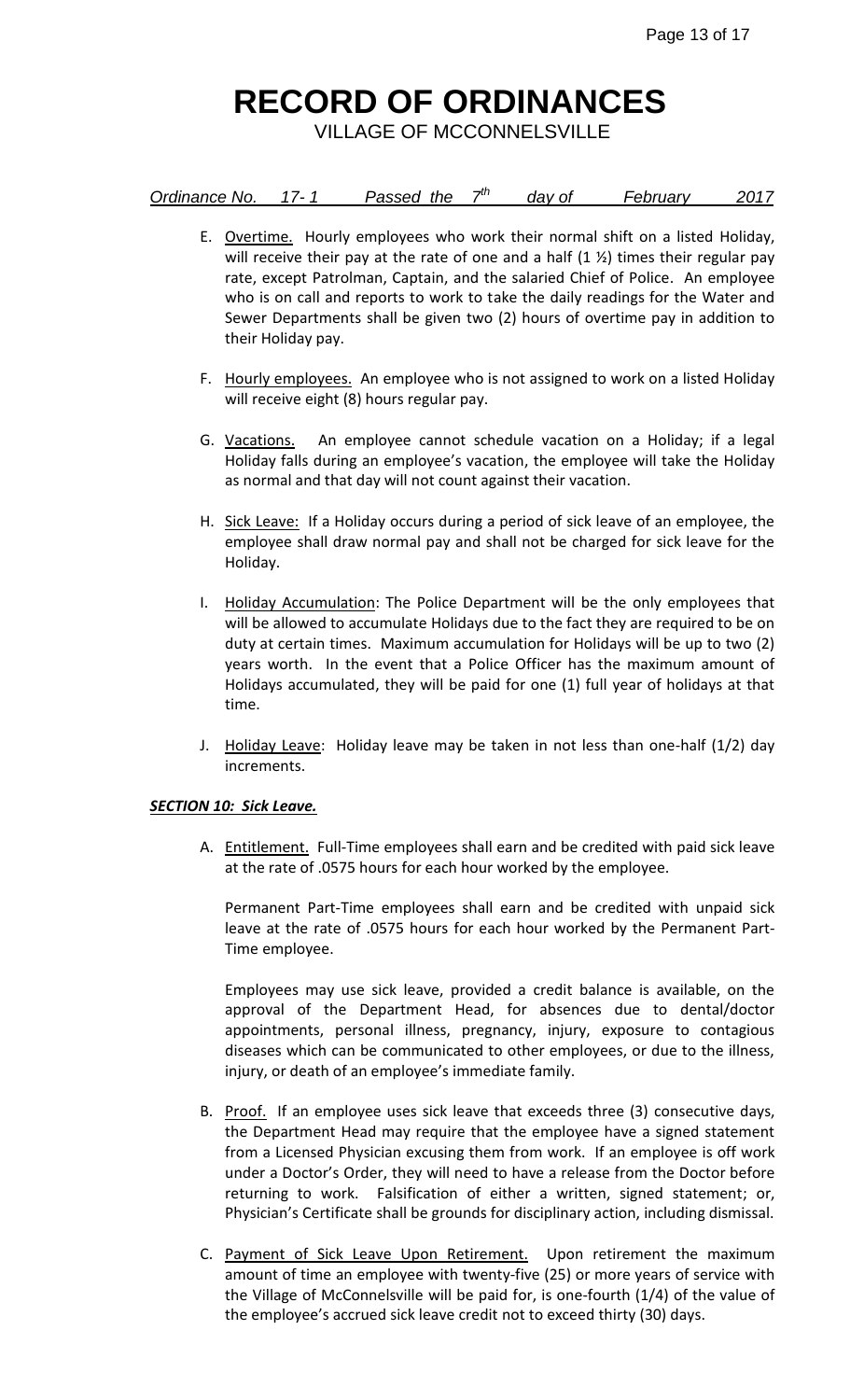VILLAGE OF MCCONNELSVILLE

| Ordinance No.<br>Passed the | dav of | Februarv | 2017 |
|-----------------------------|--------|----------|------|
|-----------------------------|--------|----------|------|

Such payment shall be based on the employee's rate of pay at the time of retirement. Payment for sick leave on this basis shall be considered to eliminate all sick leave credit accrued by the employee at that time. Such payment shall be made only once to any employee.

D. Loss of Sick Leave Upon Resignation or Termination. A Village employee shall not be paid for the value of the employee's sick leave if an employee resigns his or her position with the Village; or, if an employee's employment with the Village is terminated by the Village.

#### *SECTION 11: Pension and Retirement Benefits.*

- A. PERS. All employees including Part-Time Patrolman; and, excluding Police Officers, upon appointment or hiring shall become members of the Public Employees Retirement System as set forth in Chapter 145 of the Ohio Revised Code and must remain such so long as they are Village employees. The term "Public Employee" does not include a person employed by a private, temporary help service; or, on a contractual basis as an Independent Contractor under a Personal Service Contract; or, a person who is an emergency employee serving on a temporary basis in case of fire, snow, earthquake, flood or other similar emergency.
- B. Police and Fireman's Disability and Pension Fund. All Police Officers with the exception of Part-Time Patrolman, shall become members of the Police and Fireman's Disability and Pension Fund for Police and Fire personnel as set forth in Chapter 742 of the Ohio Revised Code and must remain such so long as they are employees.
- C. Compulsory Retirement. All employees are subject to compulsory retirement as of the 30<sup>th</sup> day of June of the year in which the employee has attained the age of seventy (70) years.
- D. Voluntary Retirement. All employees are eligible to retire voluntarily pursuant to the rules and regulations of that employee's retirement system which is the Police and Fireman's Disability and Pension Fund for all Police Officers; and, the Public Employees Retirement System for all other Village employees.

#### *SECTION 12: Military Employees.*

- A. Uniform Services Employment Re-employment Rights Act. The Village shall comply with the Uniform Services Employment Re-employment Rights Act of 1994 (USERRA), enacted October 13, 1994. (Title 38 U.S. Code, Chapter 43, Sections 4301-4333, public law 103-353). The USERRA provides protection to anyone absent from a position of civilian employment because of uniform service if advance written or verbal notice was given to the civilian employer; the committed length of absences does not exceed five years; the individual reports to, or submits an application for re-employment within the specified period based on duration of service; and the persons character of uniform services was not disqualifying as described in the statute.
- B. Notification of Uniform Service. Whenever an employee is to report for uniform service, the employee shall inform the Village in writing at least thirty (30) days in advance when it is feasible to do so the period of pending uniform service.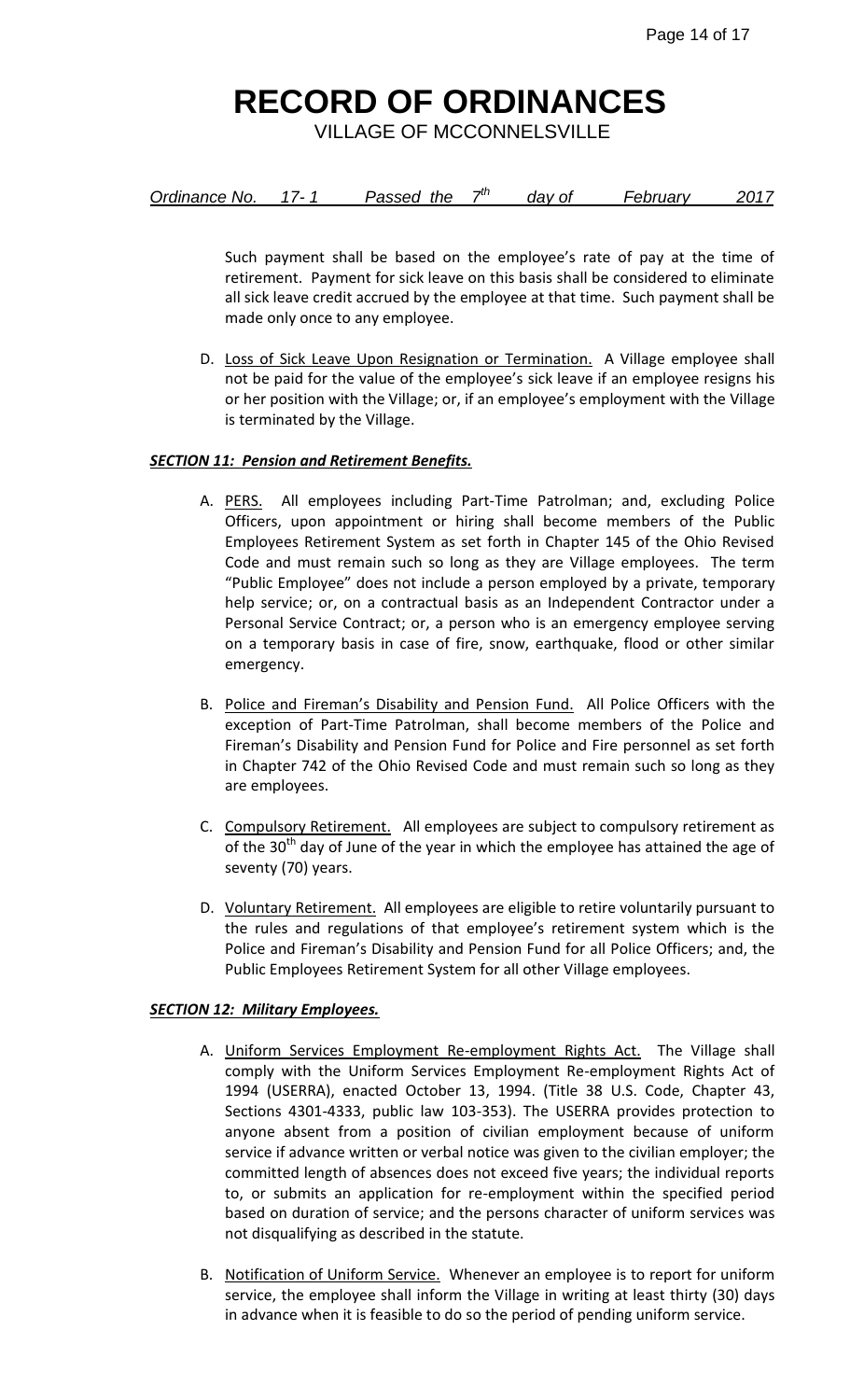VILLAGE OF MCCONNELSVILLE

| Ordinance No. |  | Passed the |  | dav of | February | 2017 |
|---------------|--|------------|--|--------|----------|------|
|---------------|--|------------|--|--------|----------|------|

C. Sample Notification Form. The Village requests that all employees who must report for military training or duty provide the Village with written notice at least thirty (30) days in advance if feasible; and, in written form identical or similar to the following:

> This is to inform you that (applicant or service member's name) must report for military training or duty on (insert date). My last period of work will be on (insert date), which will allow me sufficient time to report for military duty. I will be absent from my position of civilian employment for approximately (enter expected duration of duty as specified on your orders, and include the applicable period you have to return or submit notification of your return to work) while performing military training or duty unless extended by competent military authority or delayed by circumstances beyond my control. I otherwise expect to return to work on (insert date).

> > Signature and date

\_\_\_\_\_\_\_\_\_\_\_\_\_\_\_\_\_\_\_\_\_\_\_\_\_\_\_\_ Village Acknowledgment and Date

\_\_\_\_\_\_\_\_\_\_\_\_\_\_\_\_\_\_\_\_\_\_\_\_\_\_\_

D. Leave of Absence for Military Service. As set forth in Revised Code Section 5923.05, all officers and employees who are members of the Ohio National Guard, the Ohio Military Reserve, the Ohio Naval Militia, or members of other reserved components of the Armed Forces of the United States shall be granted a leave of absence without loss of pay for such time as they are in the military service on field training or active duty for periods not exceeding thirty-one (31) days in any one (1) calendar year.

### *SECTION 13: Compliance with Federal Law.*

A. It shall be the policy of the Village to comply with all existing federal labor and employment laws, as applicable to the Village including; but, not limited to the following laws as amended from time to time, Executive Order 11246; Section 503 of the Rehabilitation Act of 1973; Title VII of the Civil Rights Act of 1964; The Americans with Disabilities Act of 1990; The Occupational Safety and Health Act of 1970; The Fair Labor Standards Act; Family and Medical Leave Act of 1993; and the Employee Polygraph Protection Act.

#### *SECTION 14: Worker's Compensation.*

A. Compliance. It shall be the Village's policy to comply with the Worker's Compensation Act as set forth in Revised Code Chapter 4123, as amended periodically.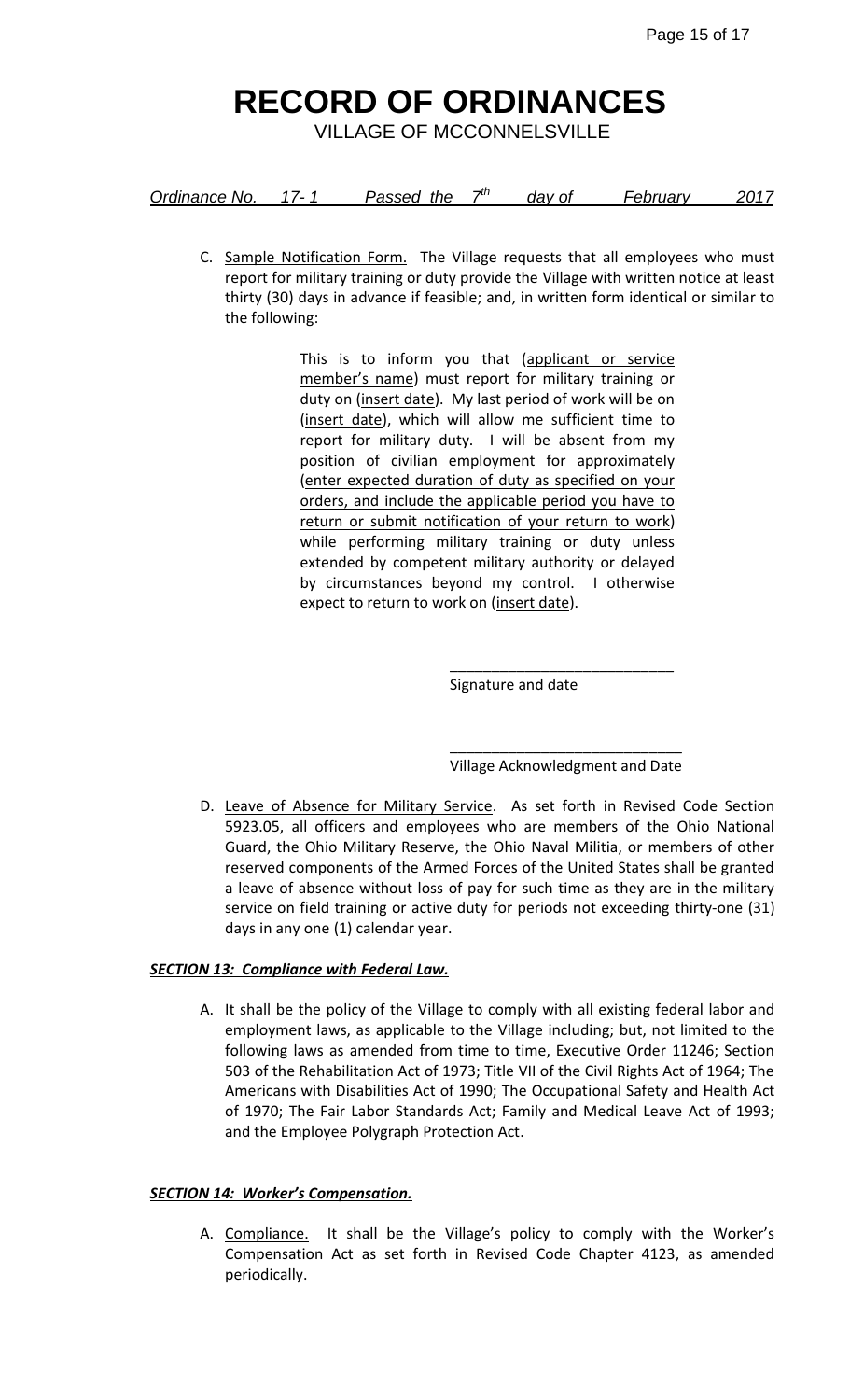VILLAGE OF MCCONNELSVILLE

#### *<u>Ordinance No.</u> 17-1* **Passed the**  $7<sup>th</sup>$  *day of February 2017*

#### *SECTION 15: Unemployment Compensation.*

A. Compliance. It shall be the Village's policy to comply with the Unemployment Compensation Act as set forth in Revised Code Chapter 4141, as amended periodically.

#### *SECTION 16: Mileage Reimbursement.*

- A. Policy. All officers and employees who travel outside of Morgan County, Ohio in their personal vehicles while on official Village business shall be reimbursed for the cost of the transportation at the IRS standard mileage rate.
- B. Reimbursement. To obtain mileage reimbursement each employee or officer must submit a written request for mileage reimbursement to the Fiscal Officer within fourteen (14) days after the event for which reimbursement is requested. Employee reimbursement requests must be approved by the employee's Department Head. Officer reimbursement requests must be approved by the Mayor or the Chief of Police.

#### *SECTION 17: Civil Service Act.*

- A. Civil Servants. Employees of the Village are not "civil servants" as defined by Ohio Revised Code Chapter 124 because the Ohio Civil Service Act is not applicable to Villages.
	- 1. Policy. The Village is not required to conform to the mandates set forth in Ohio's Civil Service Act.

#### *SECTION 18: Bonds.*

- A. Fiscal Officer. The Fiscal Officer shall give Bond to the Village in the sum of Thirty-Five Thousand Dollars (\$35,000.00). The Village shall pay for said bond.
- B. Mayor. The Mayor shall give Bond to the Village in the sum of Five Thousand Dollars (\$5,000.00). The Village shall pay for said bond.
- C. Blanket Bond. The Village shall purchase a Blanket Bond to cover other elected officials, officers, and employees. Such Bond shall be in a minimum amount of Twenty-Five Thousand Dollars (\$25,000.00). The Village shall pay for said bond.

#### *SECTION 19: ANNUAL EVALUTIONS.*

- A. Annual evaluations may be given to employees. These evaluations will be conducted by the Department Head. The evaluation of the Department Head shall be conducted by the Mayor.
- B. All employees may be subjected to a six (6) month probationary period; in which, a performance evaluation shall be given by the Department Head. In the event a Department Head shall be evaluated after a six (6) month probationary period, it shall be conducted by the Mayor.